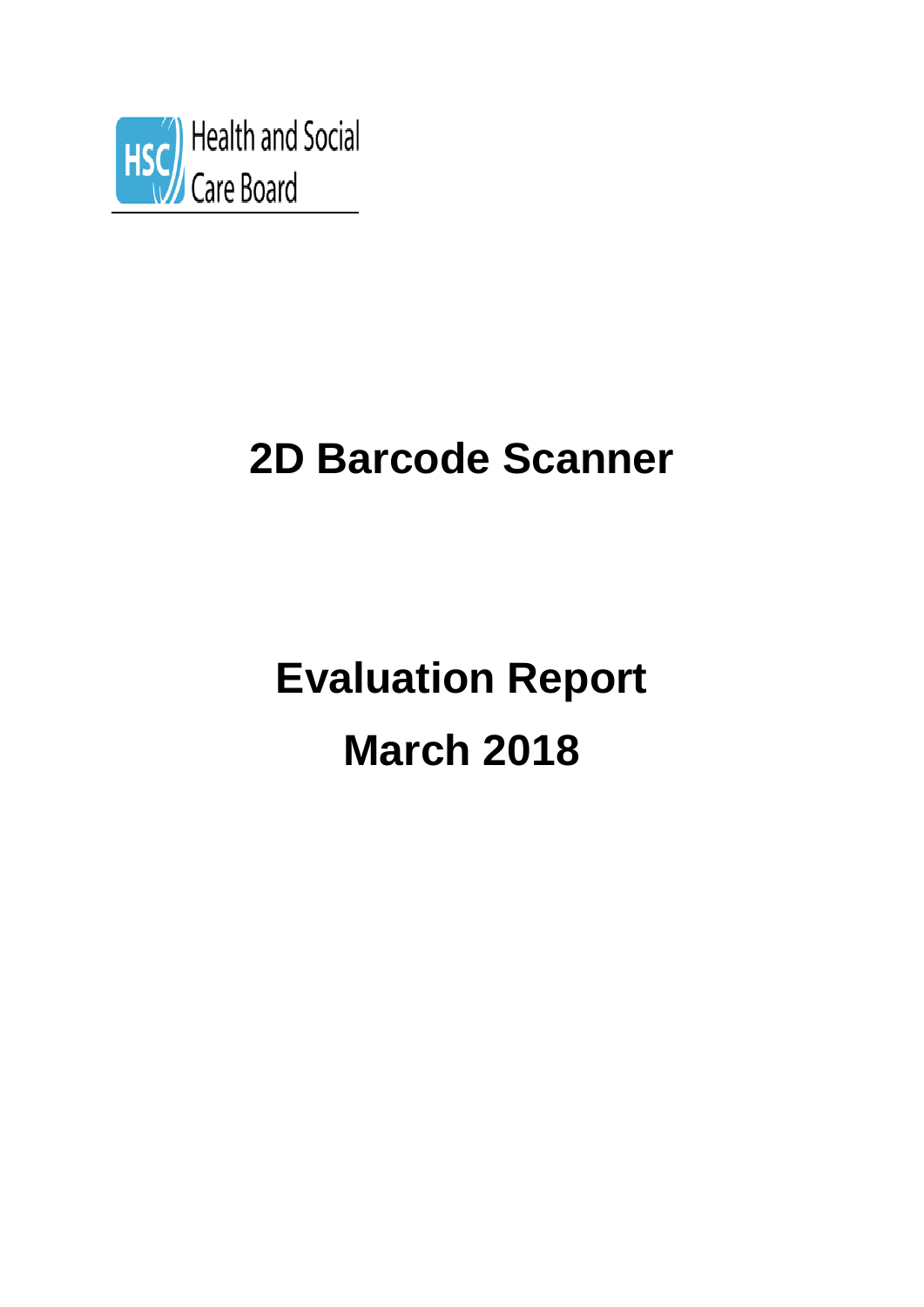# **Evaluation of 2D Barcode Scanners in Community Pharmacy**

# **Background**

In September 2012 a questionnaire was sent to all community pharmacies (CPs) in Northern Ireland to assess the perceived advantages and disadvantages of 2D barcode scanners in the dispensing process and to collate any suggested improvements. The questionnaire gathered information on the number of CPs who had scanners and the percentage who were using them and also information on efficiency and patient safety issues. The majority of respondents to this questionnaire indicated that 2D barcode scanners improved dispensing efficiency and patient safety. However, the questionnaire revealed a number of issues that CPs had with the use of scanners, mostly in relation to the lack of use of DM&D codes. It was proposed that the introduction of scanners that utilised the DM&D codes would improve both efficiency and patient safety.

Taking this into account in May 2015 the HSCB undertook a project to implement 2D barcode scanners that would utilise DM&D codes into CP. In total approximately 700 2D barcode scanners were introduced into CPs in Northern Ireland at a cost of approximately £800k.

In June 2016, six months post implementation of 2D barcode scanners, a questionnaire was sent to all CPs in Northern Ireland. The aim of the questionnaire was to assess the use of 2D barcode scanners in terms of:

- Improving efficiency in the dispensing process in community pharmacies and,
- Improving patient safety by reduction of prescribing and dispensing errors. It is acknowledged that this is not an ideal method of evaluation as there may be incidents occurring that may not be detected but it was agreed to take into account the community pharmacists perception of improved safety.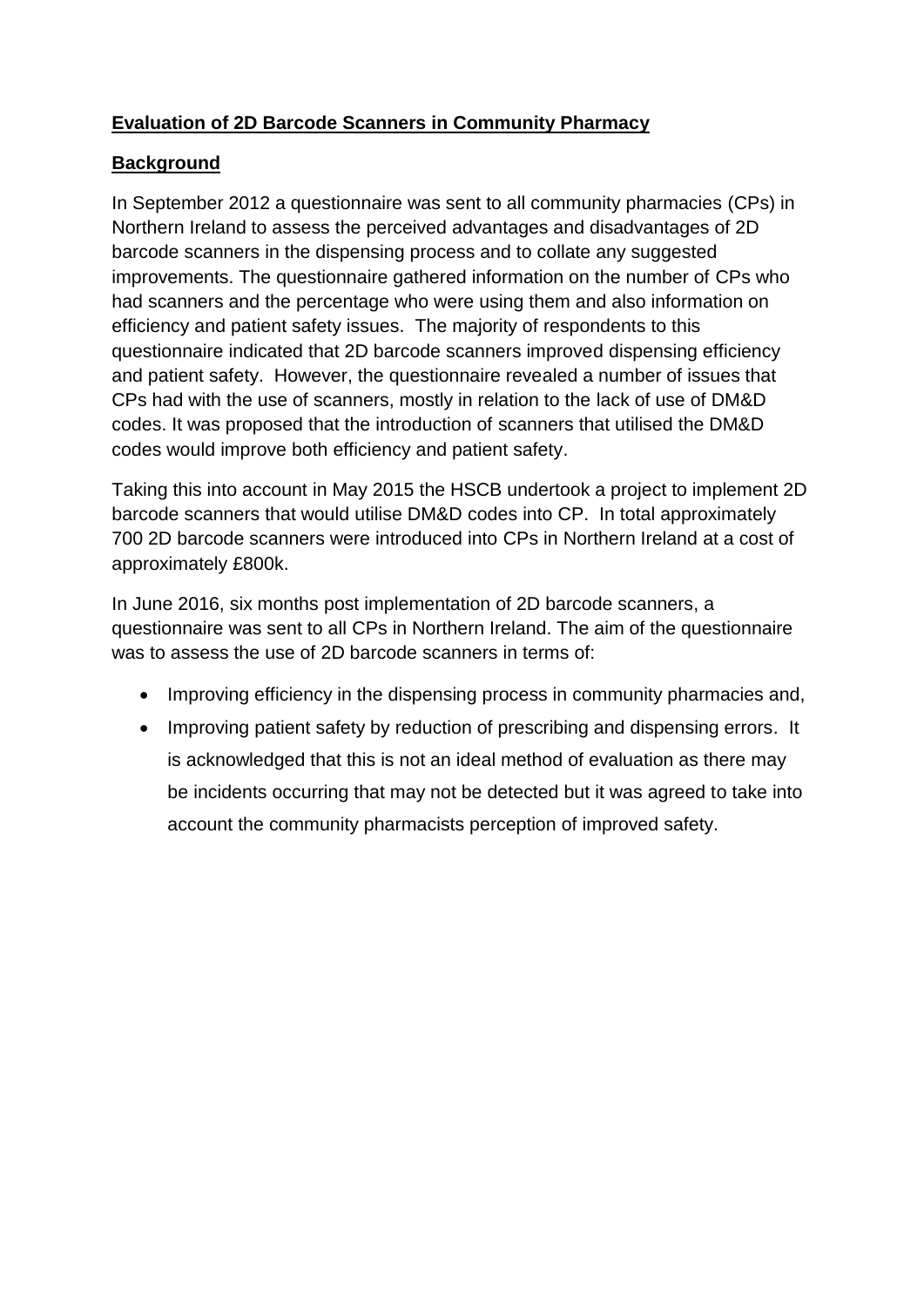#### **Outcome Evaluation**

A total of 190 responses were received. Out of these 84% of respondents used the McLernon Computers Pharmacy System. The remainder was made up of the smaller system suppliers. 68% of respondents reported not having used 2D barcode scanners prior to implementation.



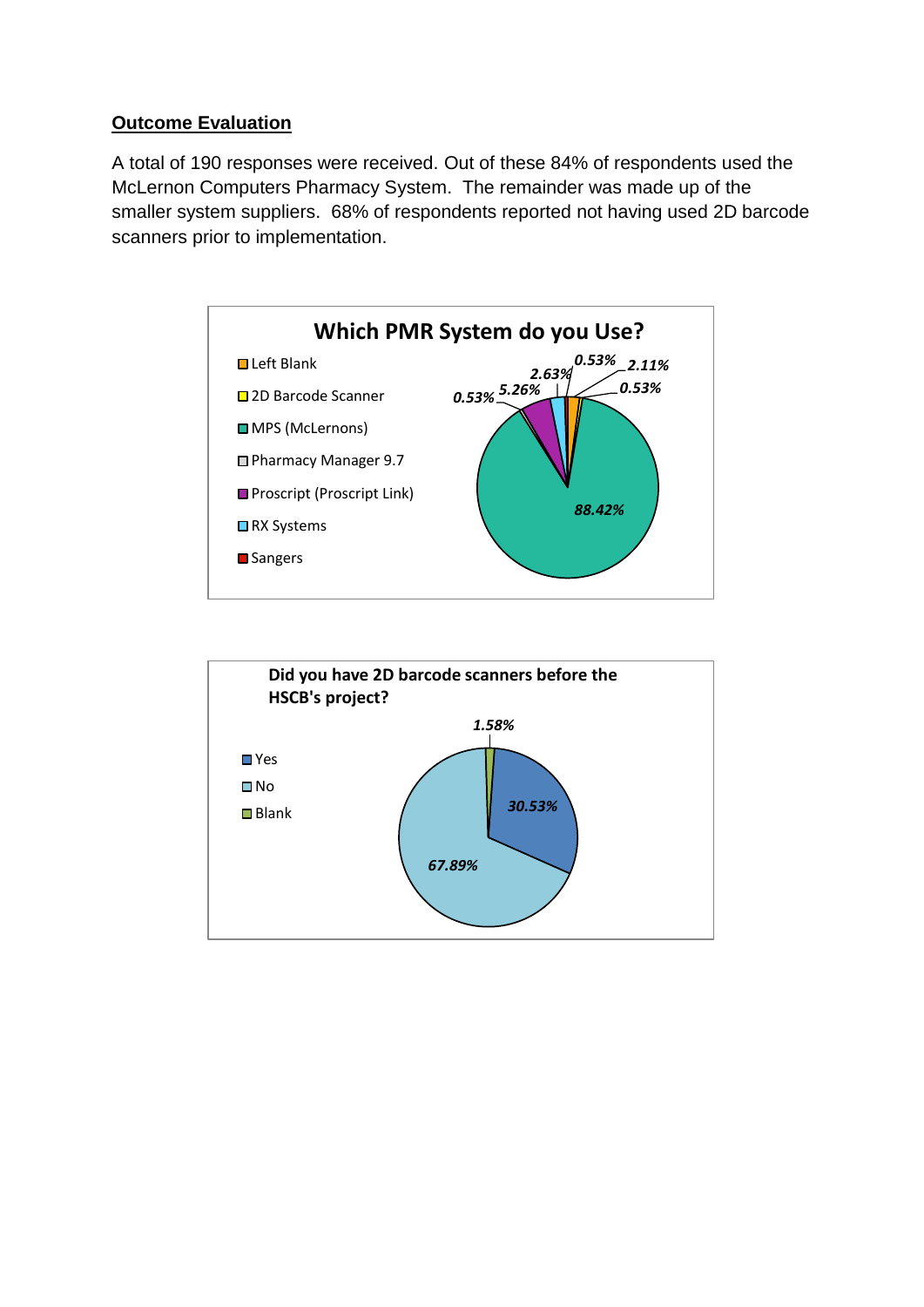Of the 68% of respondents who did not have a 2D barcode scanner before the project, 31% confirmed that they now routinely used their scanner during the dispensing process.

While this is lower than we would have anticipated, 78% of prescriptions were being processed using the 2D barcode scanners between 76-100% of the time.

Reasons for not using the handheld scanners include:-

- Directions and instructions not read correctly leading to errors
- It slows down the dispensing process, as a lot of information still needs inputting.
- Handwritten prescriptions.
- Used as much as possible. Not used when barcode wont' scan.
- Doctor sings over barcode or if the printer in the surgery is low in ink.
- Habit.
- Don't use for repeat dispensing or weekly scripts.

**Note – the majority of respondents did not give a reason as to why they did not use the scanner in the dispensing process.**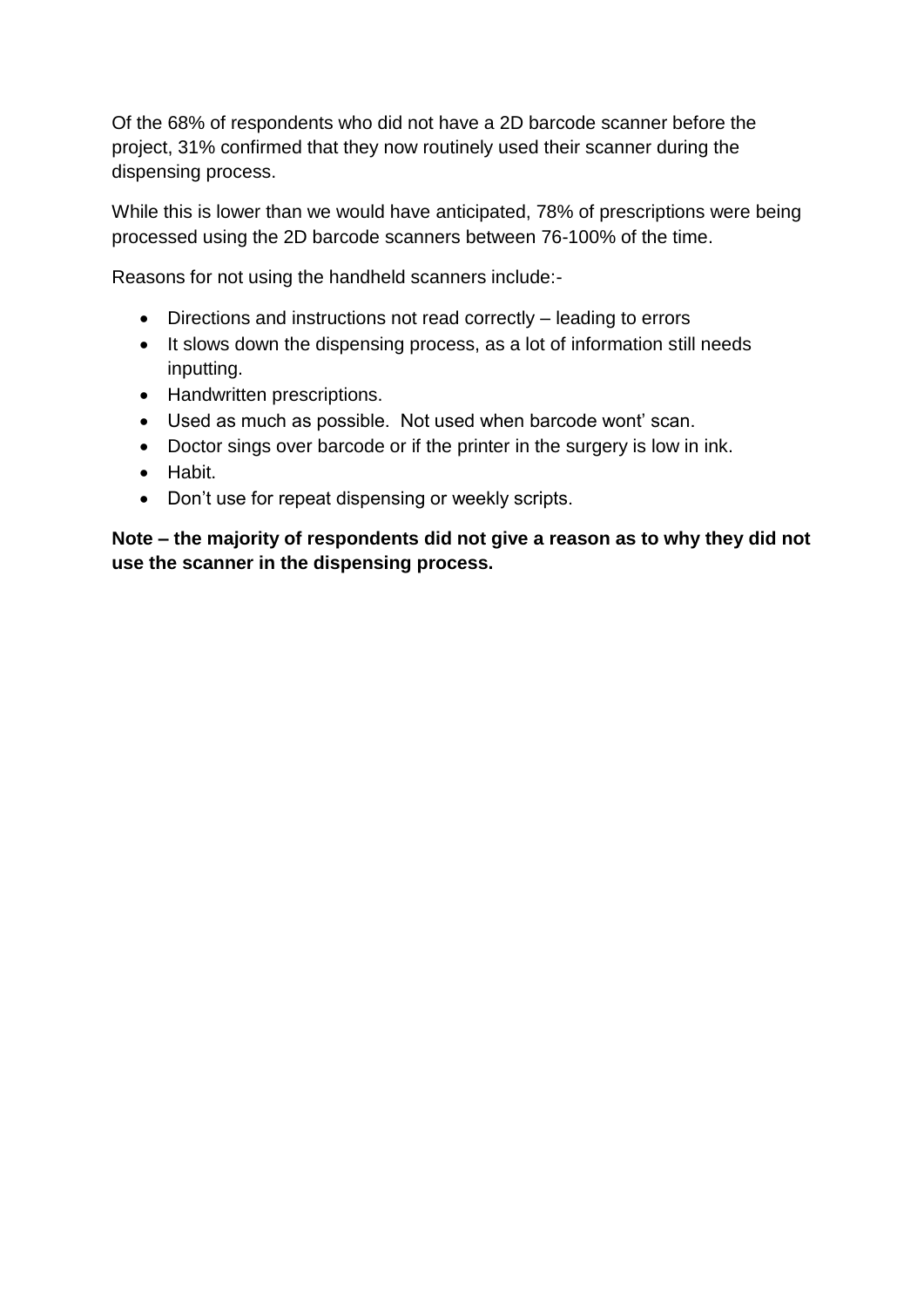## **Improved Efficiency:**

In terms of improved efficiency approximately 86% of respondents felt that the use of 2D barcode scanners improved efficiency and rated this as above 5\* in the efficiency rating.



#### **\*Rated 1 to 10 (1 slows dispensing to 10 speeds up dispensing).**

The respondents were asked how they felt the scanner improved or reduced dispensing efficiency. Answers included:

- It generally improves efficiency, especially when GPs enter precise directions, meaning no amendments are required when scanned.
- Much more accurate at adding patient details, address, age etc
- Ensures RX is added to correct patients PMR reduces labelling errors.
- Patient details are automatically selected and filled to PMR and drug details entered without human intervention.
- Allows us to establish what was dispensed vs what was ordered.
- Improves efficiency as it quickly transfers what's on the prescription to the patient's PMR and onwards onto their labels.

# **Problems identified included:**

- Has problems when two people have the same name.
- Information from the prescription usually requires manual input.
- Scanner doesn't always work due to poor quality large 2D barcodes produced by GP systems.
- Poor alignment of barcodes. Means it is partly printed on tear-off part.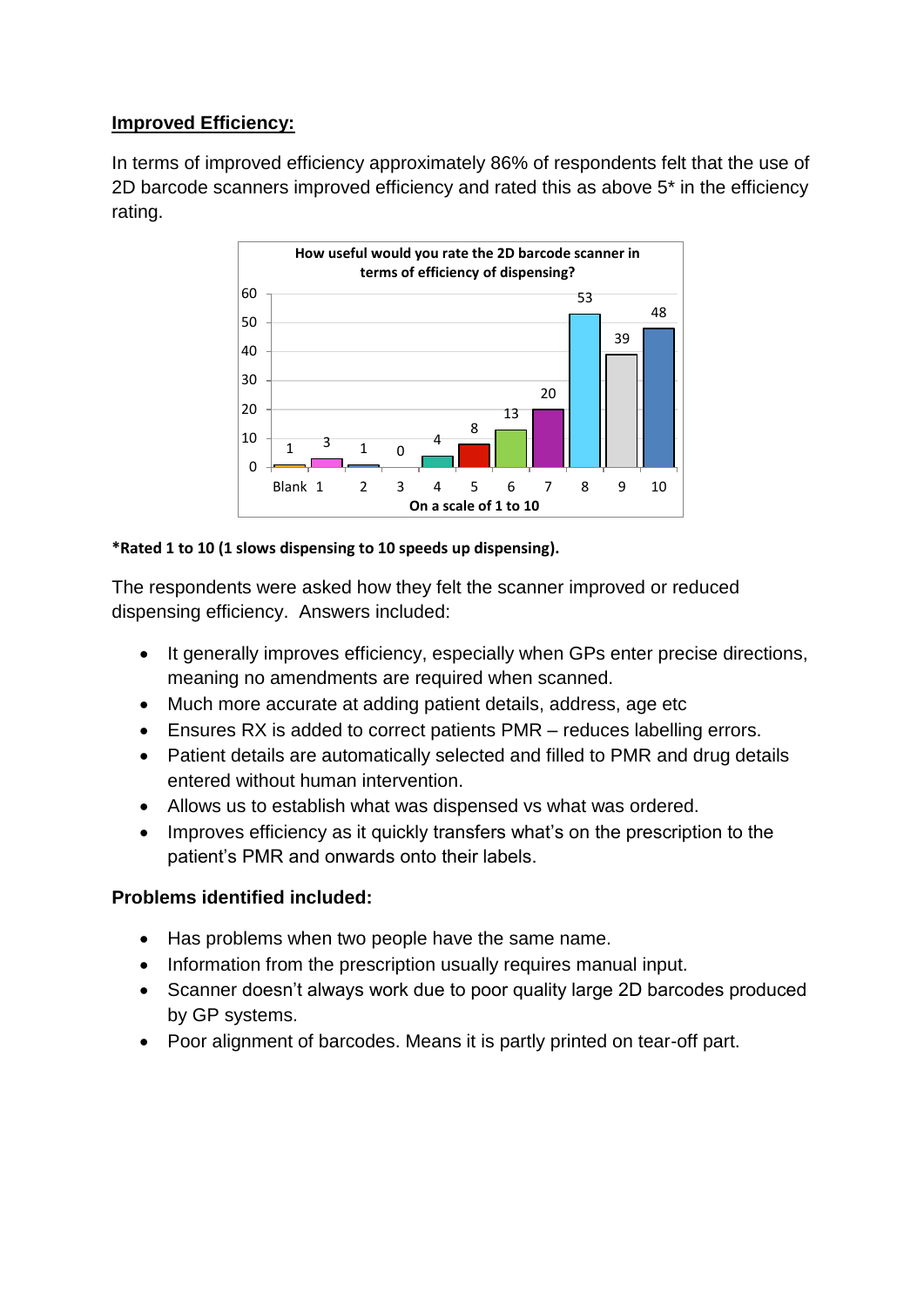# **Patient Safety**

In terms of patient safety 97% of respondents believed that the use of 2D barcode scanners resulted in fewer errors.



#### **\*Rated 1 to 10 (1 more errors to 10 fewer errors)**

Reasons for improved efficiency given were:

- With multiple patients having the same or similar names, it is great to ensure that the script goes onto the correct PMR.
- Improves patient safety because dispensing error is reduced.
- More accurate spelling and product selection.
- Scanner improves patient safety eg script for generics links to actual product.
- Allows us to see what was dispenses vs what was ordered.

#### **Problems identified included:**

- It means PMR can't be viewed as easily as previously which means going in and out of patients.
- Can sometimes retain previous patient and therefore next script will go on these forms.

### **A final question on how to improve the use of the scanners was asked. Answers included:**

- Ensure that GPs understand the importance of the barcode and that they ensure their printer toners are replaced in a timely fashion to ensure the barcode is printed correctly.
- Software needs to flag patient history ie last time a drug was dispensed, change of dose etc.
- Barcode on prescription being positioned away from the edge of the prescription and legible for processing by scanner.